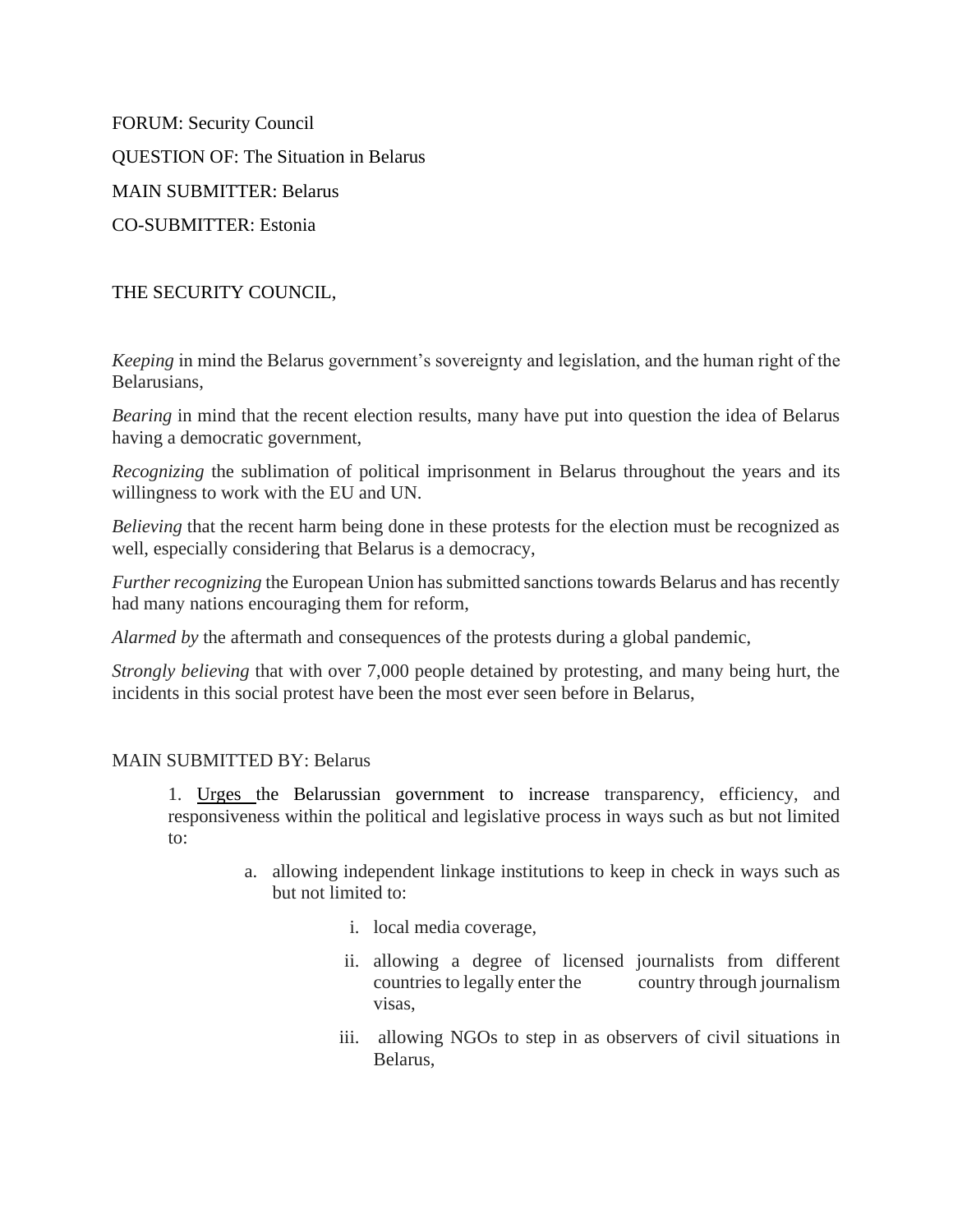- b. implementing governmental branches and procedures that aims to keep in check to reduce the possibility of capital corruption and refine the democratic system of Belarus in ways such as but not limited to:
	- i. all imprisonment and sentences regarding political related issues must be overseen and transparent,
	- ii. apparent reasons must be stated in each case of capital punishment,
- c. reducing censorship in media and news to increase the general public's communication with the international community;

## MAIN SUBMITTED BY: Belarus

2. Requests the Belarusian government to recognize the circumstances and criticalness of COVID-19 especially under the gathering and protests of civilians, and to accept aid from the global community in ways such as but not limited to:

a. purchasing test kits and other medical supplies to allow accessible medical care for the public through:

- i. government funding,
- ii. NGO donations,
- iii. International aid,
- b. implementing legal restrictions on gatherings including schools, and protests,

 c. increasing access to education in public health and hygiene to raise the general public's awareness of COVID-19 through:

- i. television programs,
- ii. radio programs,
- iii. public speeches,
- iv. community brochure;

## MAIN SUBMITTED BY: Estonia

3. Further requests Foreign Bureau of Investigation (FBI) to investigate the political government of Belarus and its recent tasks such as the 2020 election announcing Lukashenko as president in ways such as but not limited to:

a. asking International Operations Division in the FBI to manage the investigation with the focus on Belarusians political corruption,